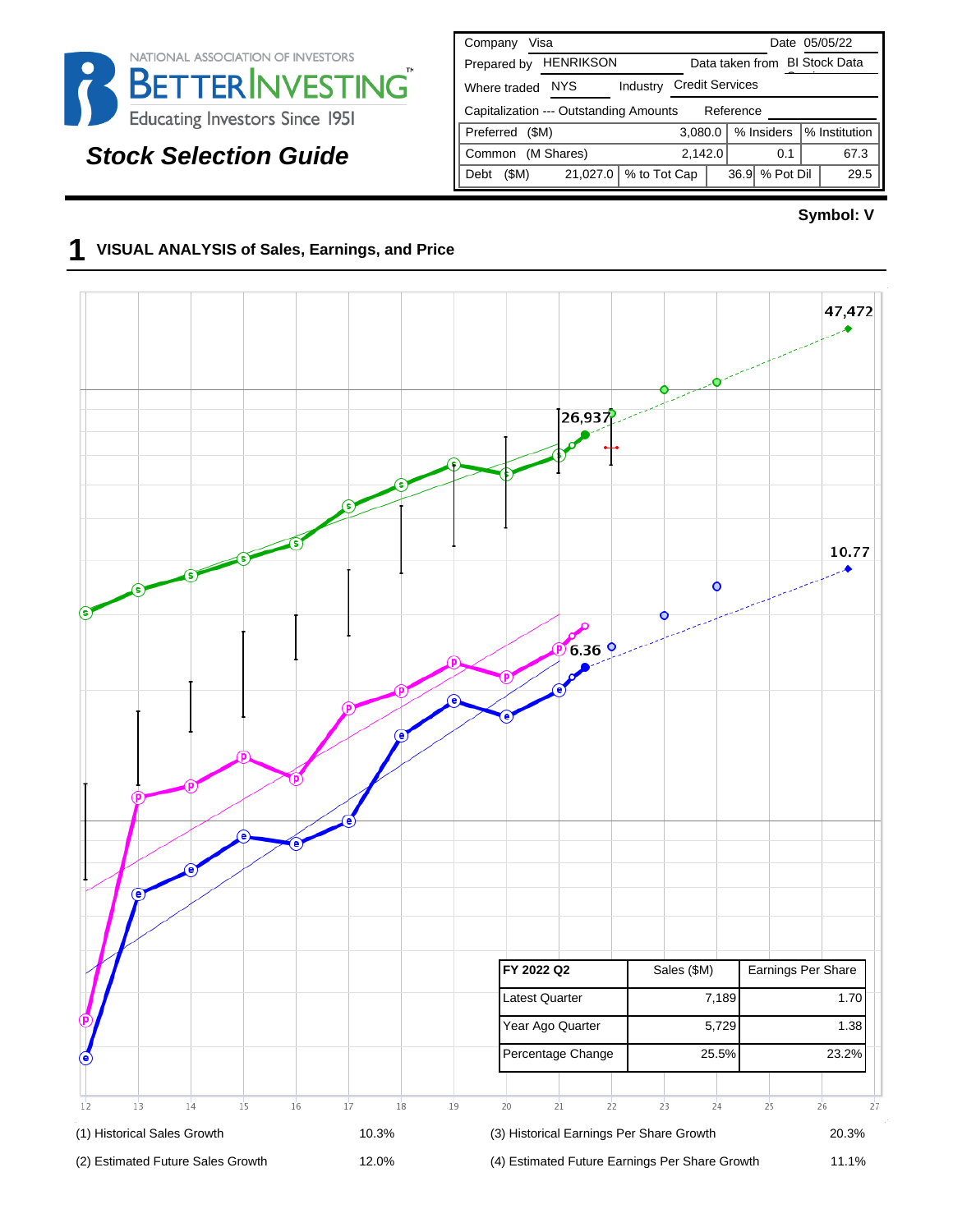# **2 EVALUATING Management Visa**

|                                 | 2012    | 2013     | 2014     | 2015  | 2016  | 2017  | 2018  | 2019     | 2020           | 2021  | Last 5 Year Avg. |
|---------------------------------|---------|----------|----------|-------|-------|-------|-------|----------|----------------|-------|------------------|
| Pre-tax Profit on Sales         | 21.2%   | 61.6%    | $60.8\%$ | 64.8% | 53.1% | 63.7% | 62.1% | 64.8%    | 63.1%          | 66.6% | 64.1%            |
| <sup>1</sup> % Earned on Equity | $8.0\%$ | $17.8\%$ | 19.5% I  | 21.9% | 22.0% | 24.8% | 35.1% | $40.1\%$ | 34.4% <b>I</b> | 35.5% | 34.0%            |
| % Debt To Capital               | $0.0\%$ | 0.0%     | $0.0\%$  | 0.0%  | 32.5% | 35.9% | 32.8% | 32.5%    | $39.9\%$       | 35.8% | 35.4%            |

#### **3 PRICE-EARNINGS HISTORY as an indicator of the future**

This shows how stock prices have fluctuated with earnings and dividends. It is building block for translating earnings into future stock prices. **CLOSING PRICE** 205.24 (05/05/22) **HIGH THIS YEAR** 252.67 **LOW THIS YEAR** 186.67

|                                    | A     | в            | С               | D            | E                                         |                 | G           | н            |
|------------------------------------|-------|--------------|-----------------|--------------|-------------------------------------------|-----------------|-------------|--------------|
| Year                               |       | <b>Price</b> | <b>Earnings</b> |              | <b>Price Earnings Ratio</b>               | <b>Dividend</b> | % Payout    | % High Yield |
|                                    | High  | Low          | Per Share       | High $A / C$ | Low $B/C$                                 | Per Share       | $F/C * 100$ | $F/B * 100$  |
| 2017                               | 106.8 | 75.2         | 2.80            | 38.2         | 26.8                                      | 0.66            | 23.6        | 0.9          |
| 2018                               | 150.6 | 104.9        | 4.42            | 34.1         | 23.7                                      | 0.83            | 18.7        | 0.8          |
| 2019                               | 187.1 | 121.6        | 5.32            | 35.2         | 22.9                                      | 1.00            | 18.8        | 0.8          |
| 2020                               | 217.4 | 133.9        | 4.89            | 44.4         | 27.4                                      | 1.20            | 24.5        | 0.9          |
| 2021                               | 252.7 | 179.2        | 5.63            | 44.9         | 31.8                                      | .28             | 22.7        | 0.7          |
| <b>AVERAGE</b>                     |       | 123.0        |                 | 39.3         | 26.5                                      |                 | 21.7        |              |
| <b>CURRENT/TTM</b>                 |       |              | 6.36            |              |                                           | 1.50            | 23.6        |              |
| AVERAGE PRICE EARNINGS RATIO: 32.9 |       |              |                 |              | <b>CURRENT PRICE EARNINGS RATIO: 32.3</b> |                 |             |              |

#### **4 EVALUATING RISK and REWARD over the next 5 years**

Assuming one recession and one business boom every 5 years, calculations are made of how high and how low the stock might sell. The upside-downside ratio is the key to evaluating risk and reward.

| A HIGH PRICE - NEXT 5 YEARS                               |                         |                                                                                                               |                 |               |       |            |                                  |                |
|-----------------------------------------------------------|-------------------------|---------------------------------------------------------------------------------------------------------------|-----------------|---------------|-------|------------|----------------------------------|----------------|
| Avg. High P/E                                             | 32.9                    | X Estimate High Earnings/Share                                                                                |                 | 10.77         | $=$   |            | Forecasted High Price \$         | 354.2          |
| <b>BLOW PRICE - NEXT 5 YEARS</b>                          |                         |                                                                                                               |                 |               |       |            |                                  |                |
| (a) Avg. Low P/E                                          | 26.5                    | X Estimate Low Earnings/Share                                                                                 |                 | 6.36          | $=$   |            | Forecasted Low Price \$          | 168.5          |
| (b) Avg. Low Price of Last 5 Years                        |                         | 123.0                                                                                                         |                 |               |       |            |                                  |                |
| (c) Recent Market Low Price                               |                         | 133.9                                                                                                         |                 |               |       |            |                                  |                |
| (d) Price Dividend Will Support                           |                         | <b>Indicated Dividend</b><br><b>High Yield</b>                                                                | =               | 1.50<br>0.90% |       | $=$        | 167.4                            |                |
|                                                           |                         |                                                                                                               |                 |               |       |            | Selected Forecasted Low Price \$ | 168.5          |
| <b>C ZONING</b><br>using 25%-50%-25%                      |                         |                                                                                                               |                 |               |       |            |                                  |                |
| Forecasted High Price                                     | 354.2                   | Minus Forecasted Low Price                                                                                    | 168.5           | $=$           | 185.7 | Range.     | 25% of Range                     | 46.4           |
|                                                           | Buy Zone                | 168.5                                                                                                         | to              | 214.9         |       |            |                                  |                |
|                                                           | Hold Zone               | 214.9                                                                                                         | to              | 307.8         |       |            |                                  |                |
|                                                           | Sell Zone               | 307.8                                                                                                         | to              | 354.2         |       |            |                                  |                |
|                                                           | Present Market Price of | 205.24                                                                                                        | is in the       |               |       | <b>BUY</b> | Zone                             |                |
| D UPSIDE DOWNSIDE RATIO (POTENTIAL GAIN VS. RISK OR LOSS) |                         |                                                                                                               |                 |               |       |            |                                  |                |
| <b>High Price</b>                                         | 354.2                   | <b>Minus Present Price</b>                                                                                    | 205.24          |               |       | 148.94     |                                  |                |
| <b>Present Price</b>                                      | 205.24                  | Minus Low Price                                                                                               | 168.5           | =             |       | 36.74      | 4.1                              | To 1           |
| <b>E PRICE TARGET</b>                                     |                         | (Note: This shows the potential market price appreciation over the next five years in simple interest terms.) |                 |               |       |            |                                  |                |
| <b>High Price</b>                                         | 354.2                   |                                                                                                               |                 |               |       |            |                                  |                |
| <b>Closing Price</b>                                      | 205.24                  | 1.7257                                                                                                        | X<br>100<br>$=$ | 172.57        |       | 100<br>$=$ | 72.6                             | % Appreciation |

This combines price appreciation with dividend yield to get an estimate of total return. It provides a standard for comparing income and growth stocks.

| A                                                  | Indicated Annual Dividend                        | 1.28              |               |                                                   |                                                        |
|----------------------------------------------------|--------------------------------------------------|-------------------|---------------|---------------------------------------------------|--------------------------------------------------------|
|                                                    | <b>Closing Price</b>                             | 205.24            | 0.0073<br>$=$ | $0.7\%$<br><b>Current Yield</b><br>$=$            |                                                        |
|                                                    | <b>B AVERAGE YIELD - USING FORECAST HIGH P/E</b> |                   |               | <b>AVERAGE YIELD - USING FORECAST AVERAGE P/E</b> |                                                        |
|                                                    | Avg. % Payout<br>Forecast High PE                | $21.7\%$<br>32.90 | 0.7%          | Avg. % Payout<br>Forecast Average PE              | $21.7\%$<br>0.7%<br>29.70                              |
| C COMPOUND ANNUAL RETURN - USING FORECAST HIGH P/E |                                                  |                   |               |                                                   | <b>COMPOUND ANNUAL RETURN - USING FORECAST AVG P/E</b> |
|                                                    | Annualized Appreciation                          | 11.5 %            |               | Annualized Appreciation                           | 9.3%                                                   |
|                                                    | Average Yield                                    | 0.7%              |               | Average Yield                                     | 0.7%                                                   |
|                                                    | Annualized Rate of Return                        | 12.2 %            |               | Annualized Rate of Return                         | 10.0%                                                  |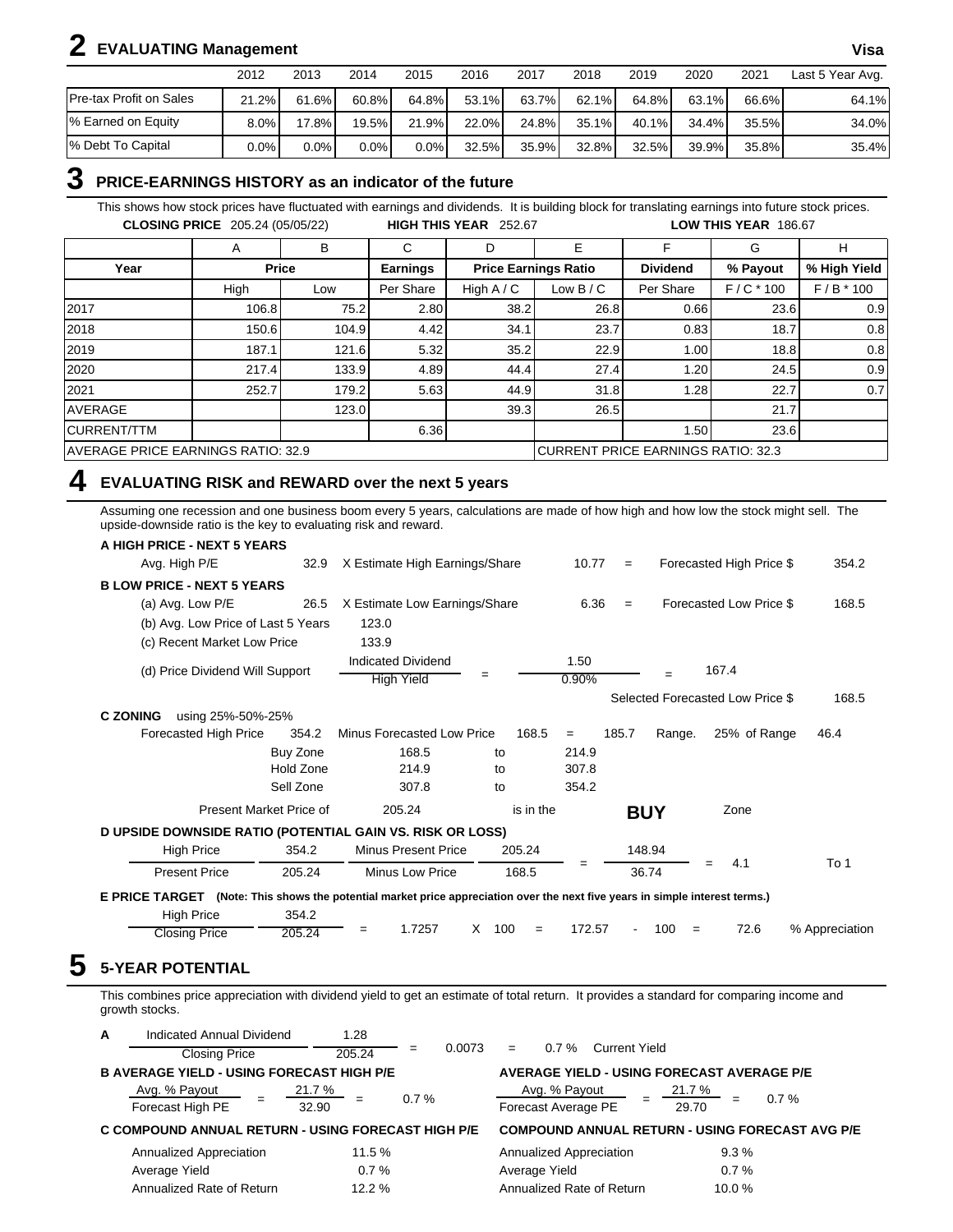

## **Notes: V 5/6/2022**

| Date     | <b>Subject</b>                 | <b>Description</b>                                                                                                                                                                                                                                                                                                                                                                                                                                                                                                                                                                                                                                                                                                                                                                                                                                                                                                                                                                                                                                                                                                                                                                                                                                                                                                     | <b>Type</b> |
|----------|--------------------------------|------------------------------------------------------------------------------------------------------------------------------------------------------------------------------------------------------------------------------------------------------------------------------------------------------------------------------------------------------------------------------------------------------------------------------------------------------------------------------------------------------------------------------------------------------------------------------------------------------------------------------------------------------------------------------------------------------------------------------------------------------------------------------------------------------------------------------------------------------------------------------------------------------------------------------------------------------------------------------------------------------------------------------------------------------------------------------------------------------------------------------------------------------------------------------------------------------------------------------------------------------------------------------------------------------------------------|-------------|
| 05/07/22 | Q2 2022 Visa is a Buy          | My judgements are conservative, all analysts have even higher Study<br>growth rates (13% and above) for the next few years: cards<br>are quickly replacing cash in purchase transactions, Visa is<br>leveraging partnerships in card transactions across the globe,<br>and using tap to pay and other electronic transactions to<br>increase usage, whether by consumers or business to<br>business. Although Visa is about 5% of our portfolio, I suggest<br>increasing that percentage (since we have fewer stocks) and<br>buy more.                                                                                                                                                                                                                                                                                                                                                                                                                                                                                                                                                                                                                                                                                                                                                                                 |             |
| 05/06/22 | PIC SSG+ May 6, 2022<br>GDE    | Visa (V) is grouped in the Financial Services (Div.) which is<br>ranked 18 of 97 of Value Line groupings. Through the first 1/2<br>of fiscal year (FY) 2022, Visa is on track for stellar results. FY<br>ends on September 30. V in the 2Q22 recorded revenues<br>increase 25% YOY to \$7.189B and EPS YOY increased 23%.<br>VL anticipates both to increase 19% & 20% to \$28.8B & \$7.05.<br>The balance sheet showed a 17% long-term debt decline in<br>the 2Q22 (March) YOY to \$17.5B & a debt-to-capital<br>improvement from 36% to 33%. It had a large cash reserve of<br>\$12.3B. 2023 forecasts are \$32.B (11-12%) and \$8.35 (18-<br>19%).<br>The stock is ranked to outperform the broader market (but I'm<br>not sure with high inflation and lower US GDP this will happen<br>in this world environment). V is rated very high in its VL ratings;<br>Timeliness 1, Safety 1, Price Stability 95 Price growth<br>Persistence 100 and Earnings Predictability 90.<br>May 5, 2022 V stock closed at \$205.24 and seems to be in a<br>range of \$200-\$225 recently. It's 3-5 year Target Price Range<br>is \$285-345 with a 18 month midpoint range of \$170-365. If<br>PIC did not have a significant number of shares already I<br>would agree with my SSG+ to BUY however am<br>recommending a HOLD now. | Community   |
| 03/14/22 | March evaluation               | visa completed the buyout of Europe's banking platform called<br>Tink, a subsidiary that will function as a standalone company in<br>the near term. This combination will ensure better integration<br>of data for businesses in the digital world. Visa is one of the<br>notable dividend companies in 2022. The war of Ukraine and<br>Russia has made the financial markets unstable, Russian<br>markets are no longer open and losses have to be accounted<br>for. Visa is in the buy range, suggest to hold the position.                                                                                                                                                                                                                                                                                                                                                                                                                                                                                                                                                                                                                                                                                                                                                                                          | Community   |
| 03/05/22 | judgements for Visa Q4<br>2021 | Used Slightly less than Analysts' Consensus estimate for sales Study<br>(12%), and used Preferred Procedure for EPS of 11.1%. For<br>high price, used average high P/E of 32.9 and for low price,<br>average low P/E of 26.5                                                                                                                                                                                                                                                                                                                                                                                                                                                                                                                                                                                                                                                                                                                                                                                                                                                                                                                                                                                                                                                                                           |             |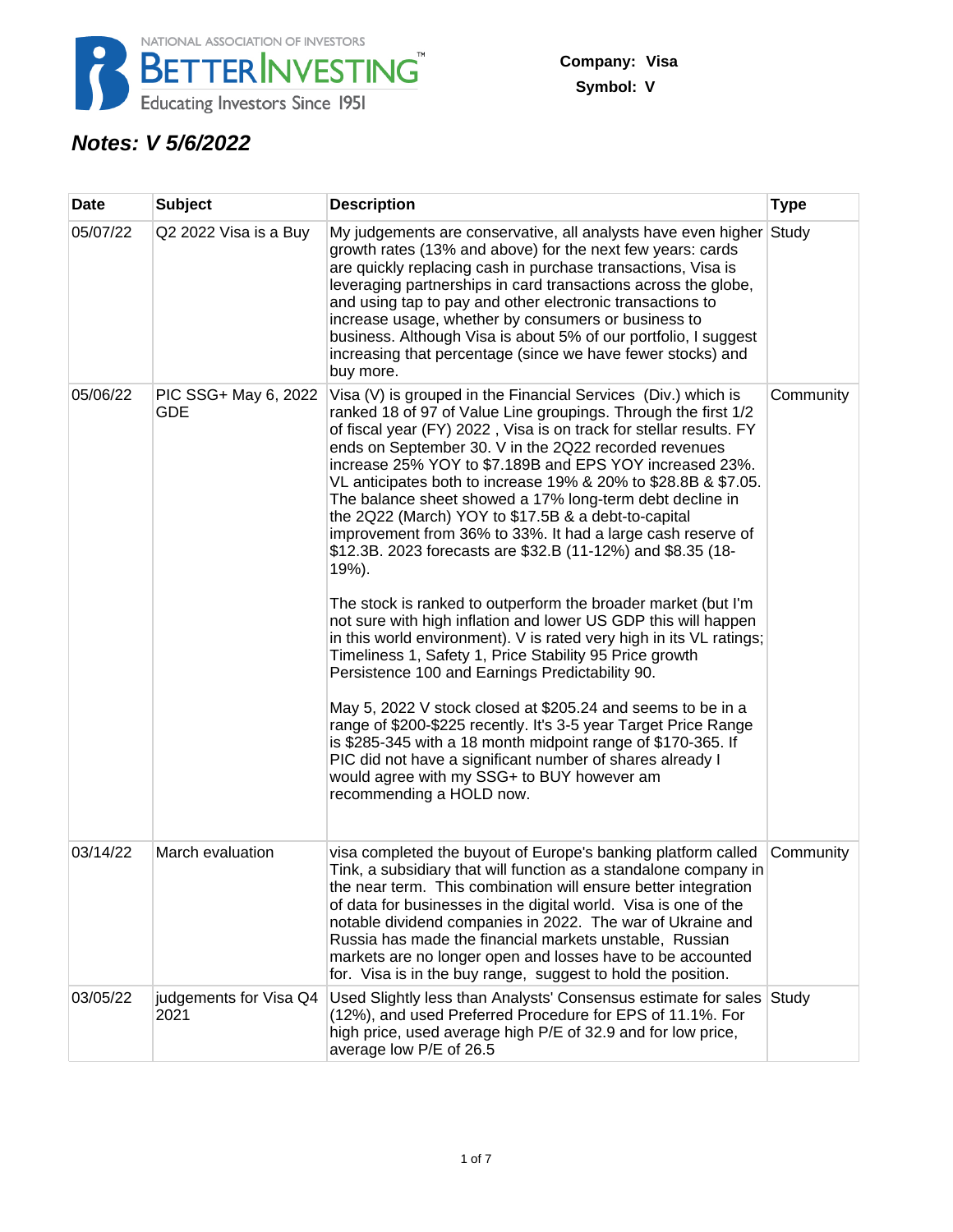| 01/13/22 | Visa Investor Relations<br>(Jan 13, 2022) | US Spending momentum index was 108.4 in December and<br>110.3 for the last 3 months of 2021. The spending momentum<br>index is an economic indicator of the health of consumer<br>spending. If the index is greater than 100, consumer spending<br>is strengthening; under 100, it is weakening.                                                                                                                                                                                                                       | Community |
|----------|-------------------------------------------|------------------------------------------------------------------------------------------------------------------------------------------------------------------------------------------------------------------------------------------------------------------------------------------------------------------------------------------------------------------------------------------------------------------------------------------------------------------------------------------------------------------------|-----------|
| 01/09/22 | visa SSG 1/9/2022 I.G.                    | VISA IS A GROWTH STOCK, IT SEEMS TO HAVE RALLIED<br>FROM THE LOWS AND COUD BE SET UP FOR<br>CONTINUOUS GROWTH. THERE ARE INCREASED<br>REVENUE EXPECTATIONS THAT COULD BE FULFILLED IF<br>THE PANDEMIC FURTHER SUBSIDES AND SPENDING<br>NORMALIZES.                                                                                                                                                                                                                                                                     | Community |
| 12/08/21 | Visa (V) 12/8/21 SSG<br>GDE               | Visa (V) is making a comeback from the 2020FY which<br>compared to FY 2021 which ended Sept 30, 2021 Sales have<br>increased from 21,846M in FY 2020 to 24,105M in FY2021and<br>EPS went from 4.89 in FY2020 to 5.63 in FY2021. Some of FY<br>2021 sales took place during the height of COVID. Free cash<br>flow increased by 52% from 4.37 to 6.64 in FY 2021. Total<br>debt decreased by 13% from 24,070M IN FY2020 TO 20,977<br>at the end of FY2021.                                                              | Community |
|          |                                           | The price of Visa dipped to 202.68 per share Monday but is<br>back to 207.89 mid day Dec 8, 2021.                                                                                                                                                                                                                                                                                                                                                                                                                      |           |
|          |                                           | All VL reports remain the same as last month's SSG, Safety 1,<br>Timeless 1 Financial Strength A++, Stock Price Stability 95,<br>Price Growth Persistence 100 & Earnings Predictability 90.                                                                                                                                                                                                                                                                                                                            |           |
|          |                                           | The SSG remains in a BUY recommendation which I concur<br>with as it's current price is closer to the low end of the BUY<br>range, 185.20-258.30. 68 of the 75 Market Watch & Yahoo<br>Financial analysist recommend a BUY with only 7 in the hold<br>or sell position. Individual portfolios could be considered for<br>addition of V while the PIC portfolio already hold a good share<br>of V stock with little cash to invest after cash payments to 2<br>partners are dispatched. For PIC I recommend a HOLD. GDE |           |
| 11/04/21 | Visa SSG+ Nov 3 2021<br><b>GDE</b>        | Visa (V) Had a good FY 2021 which closed Sept 30 2021. Both Community<br>VL reports as of Nov 5 2021. Indications for future price<br>increases were supported. Additionally 89% of the analysis<br>recommended BUYs. with target price of between 270.00-<br>274.23 up from 208.10 the prior day, Nov 3 2021.                                                                                                                                                                                                         |           |
|          |                                           | Sales were forecasted to increase 16.9%<br>EPS was forecasted to increase 18.7%<br>This was comparing to a down year 2020 (Covid).                                                                                                                                                                                                                                                                                                                                                                                     |           |
|          |                                           | Recommend a HOLD for PIC based upon the high % of V in<br>the PIC portfolio. For individual partner portfolios, recommend<br>considering if Visa has a place there & if so seriously consider<br>a BUY. GDE                                                                                                                                                                                                                                                                                                            |           |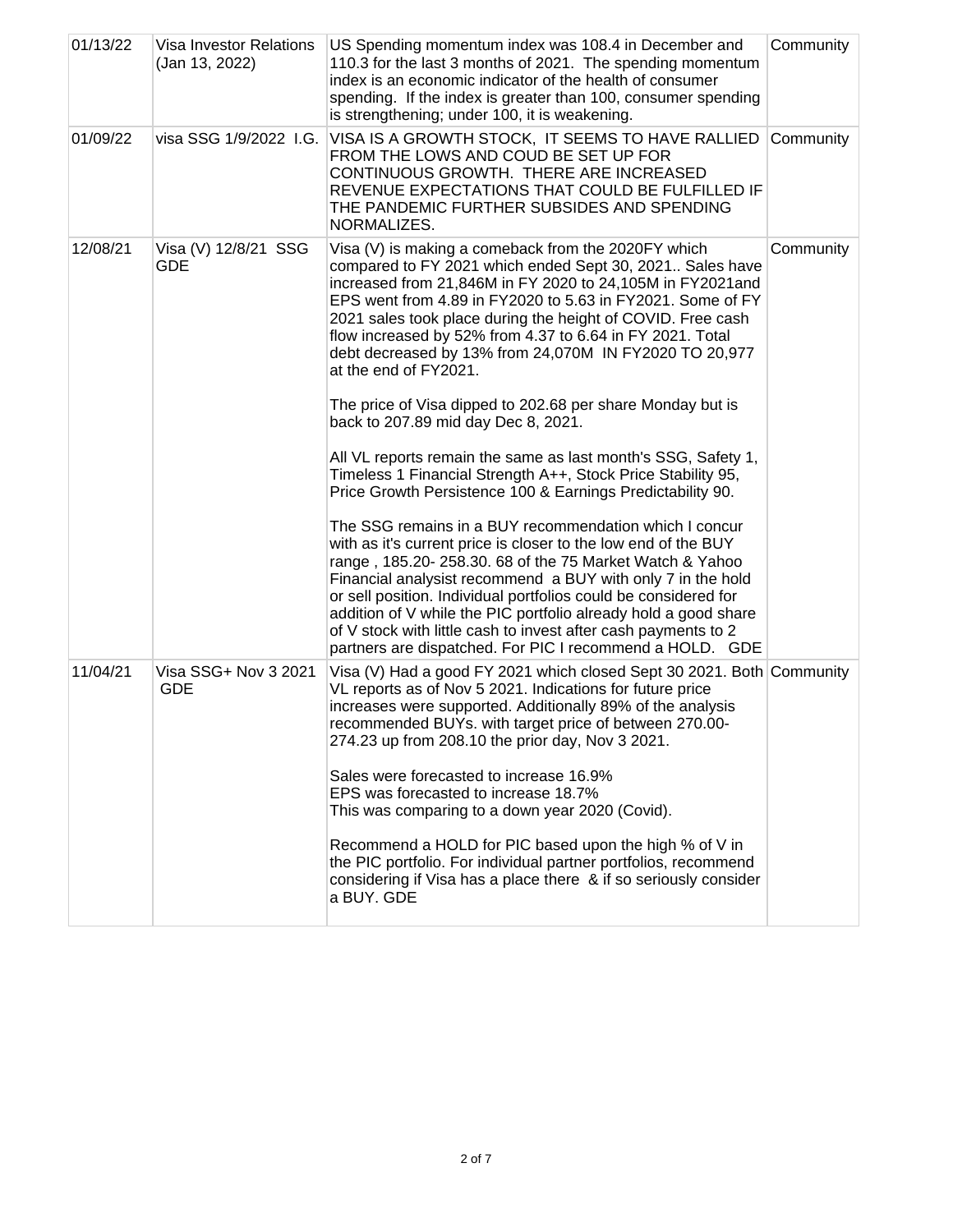| 10/08/21 | Visa (V) SSG Oct 8<br>(Fri), 2021 GDE | Visa stock prices have dropped from \$250.00 to \$226.00<br>(-10%) as of 7PM Oct 6, 2021. VL 18 month midpoint reflects<br>share price of \$287 with a high of \$300-\$388 though 24-26.<br>Visa is starting to get decent results recently. 3Qtr Revenues<br>were \$6.13B, a 27% increase YOY Qtr. Earnings came in a<br>little low at 10% or \$1.18. VL had forecasted \$5.83B in<br>revenues and \$1.35 EPS. TRANSACTION activity improved<br>sharply from a YOY low, improving 2% in Dec. 8.2% in Mar<br>and jumped 30.9 % in 3Qtr (June). V is on a FY calendar<br>ending on Sep 30, 2021. World wide transactions ranged from<br>+11 % in Asia/ Pacific to 47.7% in Latin America during the<br>3Qtr21. The US had a 37.3% improvement with Canada<br>experiencing a 26.3 % increase. Expect both revenues and<br>EPS to improve considerably in the next two years.<br>VL top-line expects FY 2021 & 2022 would improve 8-9%<br>coupled with a EPS growth of 16-17%. VL is forecasting a net<br>share to improve 7-8% in 2021 an +30% in 2022. Visa has<br>outstanding performance rating for timeliness of 1 and<br>Financial strength rating of A++ with excellent ratings for the<br>remaining Visa VL indicators.<br>The SSG reflects a Hold position currently and I concur as PIC<br>has held more than 100 shares of V for some time and has a<br>high % of it's portfolio in V shares. | Community |
|----------|---------------------------------------|-------------------------------------------------------------------------------------------------------------------------------------------------------------------------------------------------------------------------------------------------------------------------------------------------------------------------------------------------------------------------------------------------------------------------------------------------------------------------------------------------------------------------------------------------------------------------------------------------------------------------------------------------------------------------------------------------------------------------------------------------------------------------------------------------------------------------------------------------------------------------------------------------------------------------------------------------------------------------------------------------------------------------------------------------------------------------------------------------------------------------------------------------------------------------------------------------------------------------------------------------------------------------------------------------------------------------------------------------------------------------------------------------------|-----------|
| 09/13/21 | Visa 9/13/2021                        | Visa's price drop due to reduced earnings might present as a<br>buying opportunity. This company is a solid earner, but due to<br>reduced travel and also cross border money transfer as well as<br>fintech challenges the company is performing poorly. In<br>Europe, open banking is an opportunity for Visa. Visa<br>acquired Tink in June and this company should aid in<br>connecting banks, financial institutions and developers in<br>Europe, may be later in Asia, the Middle East and Africa.                                                                                                                                                                                                                                                                                                                                                                                                                                                                                                                                                                                                                                                                                                                                                                                                                                                                                               | Community |
| 09/12/21 | Visa SSG+ Sept 10<br>2021             | Visa's stock price has recently dropped 20% from \$250-254 to<br>227.79 per BI and VL reports. Target price is 279.61 a/o<br>August 6 reports. Next report will be 10/27/21.<br>Most of the MW & Yahoo Finance analysists recommend a<br>BUY however the SSG recommends a HOLD. I support the<br>HOLD for PIC as we have a disportionate number of V shares<br>in our portfolio. Additionally, YOY EPS dropped 6% and YOY<br>sales dropped !%.<br>I used the preferred method to determine the EPS going<br>forward. VL is forecasting numbers should improve in second<br>half of 2021.<br>HOLD for now. GDE                                                                                                                                                                                                                                                                                                                                                                                                                                                                                                                                                                                                                                                                                                                                                                                         | Community |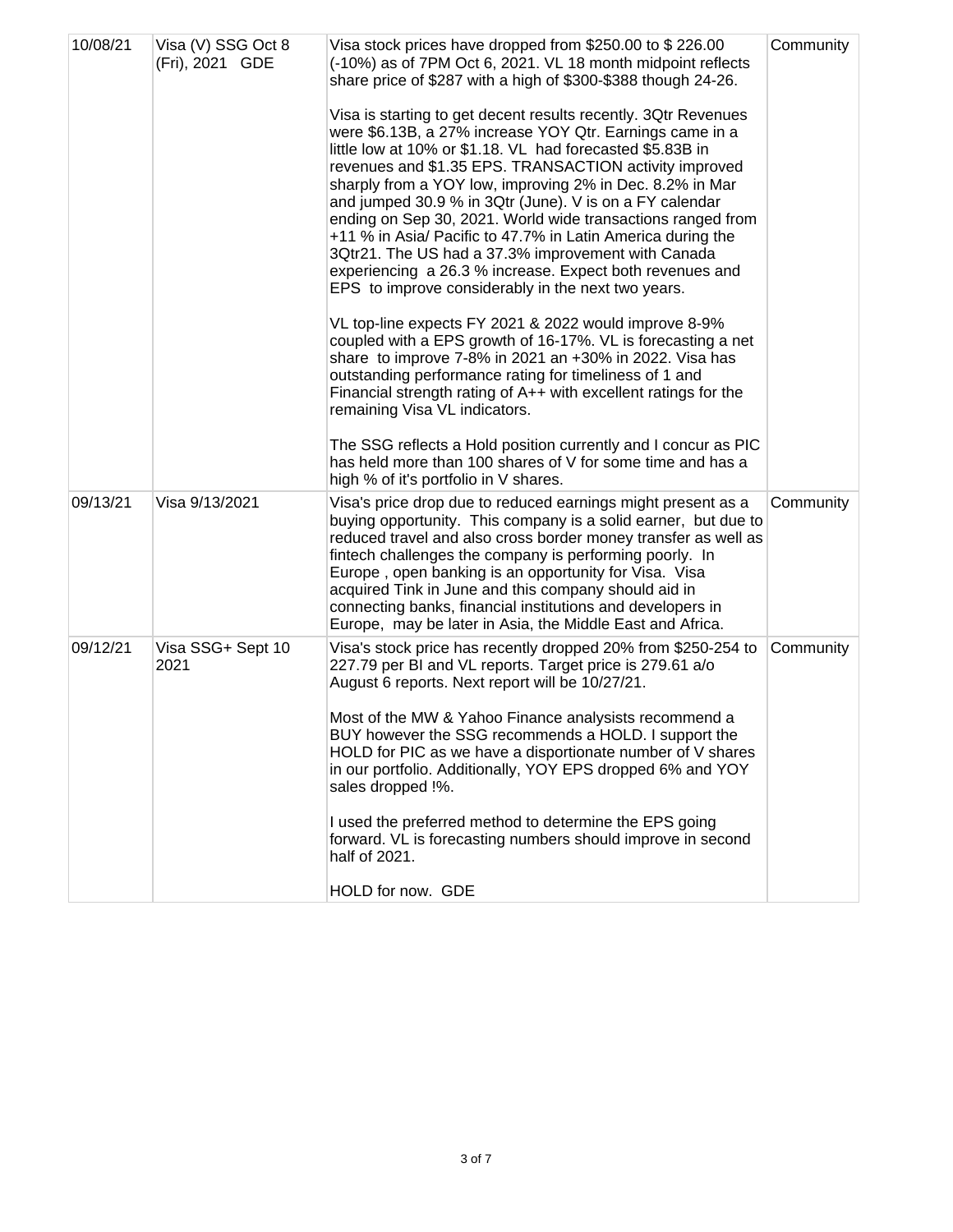| 08/06/21 | Visa SSG July 6 2021<br><b>GDE</b>  | PIC has 200 shares of Visa @ 108.35 per share (\$21,670).<br>This weeks stock price range has been 241-250 which<br>provides a doubling on our money.<br>The Visa (V) revenues and share earnings should bounce back<br>in the next 2 years, slowly gaining momentum in 2021 and<br>returning to normal financials in 2022. 2021 revenues should<br>come in at \$23.55B and \$27.55B in 2022. Earnings for the<br>same years should be \$5.40 in 2021 and increase 30-31% to<br>\$7.05 in 2022.                                                                                                                                                                                                                           | Community |
|----------|-------------------------------------|---------------------------------------------------------------------------------------------------------------------------------------------------------------------------------------------------------------------------------------------------------------------------------------------------------------------------------------------------------------------------------------------------------------------------------------------------------------------------------------------------------------------------------------------------------------------------------------------------------------------------------------------------------------------------------------------------------------------------|-----------|
|          |                                     | The SSG says BUY however PIC is pretty well fully invested<br>and unless we sell some low performers, of which we do not<br>have many, there are few options. We are earning 26.4%<br>return as of the July PIC Summary Report, which is #7 of 13<br>holdings.                                                                                                                                                                                                                                                                                                                                                                                                                                                            |           |
|          |                                     | HOLD for now with V which has a timelessness rating of 1 and<br>a safety rating of 1 along with stellar finanical ratings in 3 of 4<br>categories.                                                                                                                                                                                                                                                                                                                                                                                                                                                                                                                                                                        |           |
| 07/12/21 | Visa July 11, 2021                  | Visa had a +24% performance in the last 52 weeks. The<br>dividend is low at 0.54 %, sustainable.<br>PE at 49.27 is high with 2.1 billion shares outstanding. The<br>stock is almost a buy recommendation.                                                                                                                                                                                                                                                                                                                                                                                                                                                                                                                 | Community |
| 07/10/21 | VISA SSG July 10 2021<br><b>GDE</b> | PIC has 200 shares of Visa (V) @ share cost of \$108.35<br>(\$21,670). Mkt value is \$46,424<br>(\$232.12) with a return of 114% or Annual return of 26.8%.<br>Currently V has 15.3% of the PIC portfolio. Recently the price<br>has increase to \$238.95 an increase of \$6.80 (3%). VL<br>midpoint target is 262 (15%) increase with a 18 month high of<br>\$354. The Jun and Sept financials should see some increase<br>improvements with '22 probably earing the \$354 price point. V<br>is ranked to out perform the mkt in the coming year. It also has<br>A++ strength, Price stability of 95, Price growth 100 & Earning<br>predictability of 95. Some great number! Timeless has been<br>raised to a 2 4/23/21. | Community |
|          |                                     | SSG indicates a HOLD and based upon the high percentage of<br>PIC portfolio V occupies I recommend a HOLD in an effort to<br>get at least to the \$300+ price range. GDE                                                                                                                                                                                                                                                                                                                                                                                                                                                                                                                                                  |           |
| 06/14/21 | Visa 6/13/2021                      | Visa has been accumulated by hedge funds anticipating<br>continuing growth gives the stock a 2 star rating with a fair<br>value of \$194. A wide moat in the global electronic payment<br>infrastructure makes the company strong with payments from<br>credit, debit or mobile. Mastercard has been performing better<br>than Visa and there is a need to watch regulators wanting to<br>fine these oligopolistic companies for large sums.                                                                                                                                                                                                                                                                              | Community |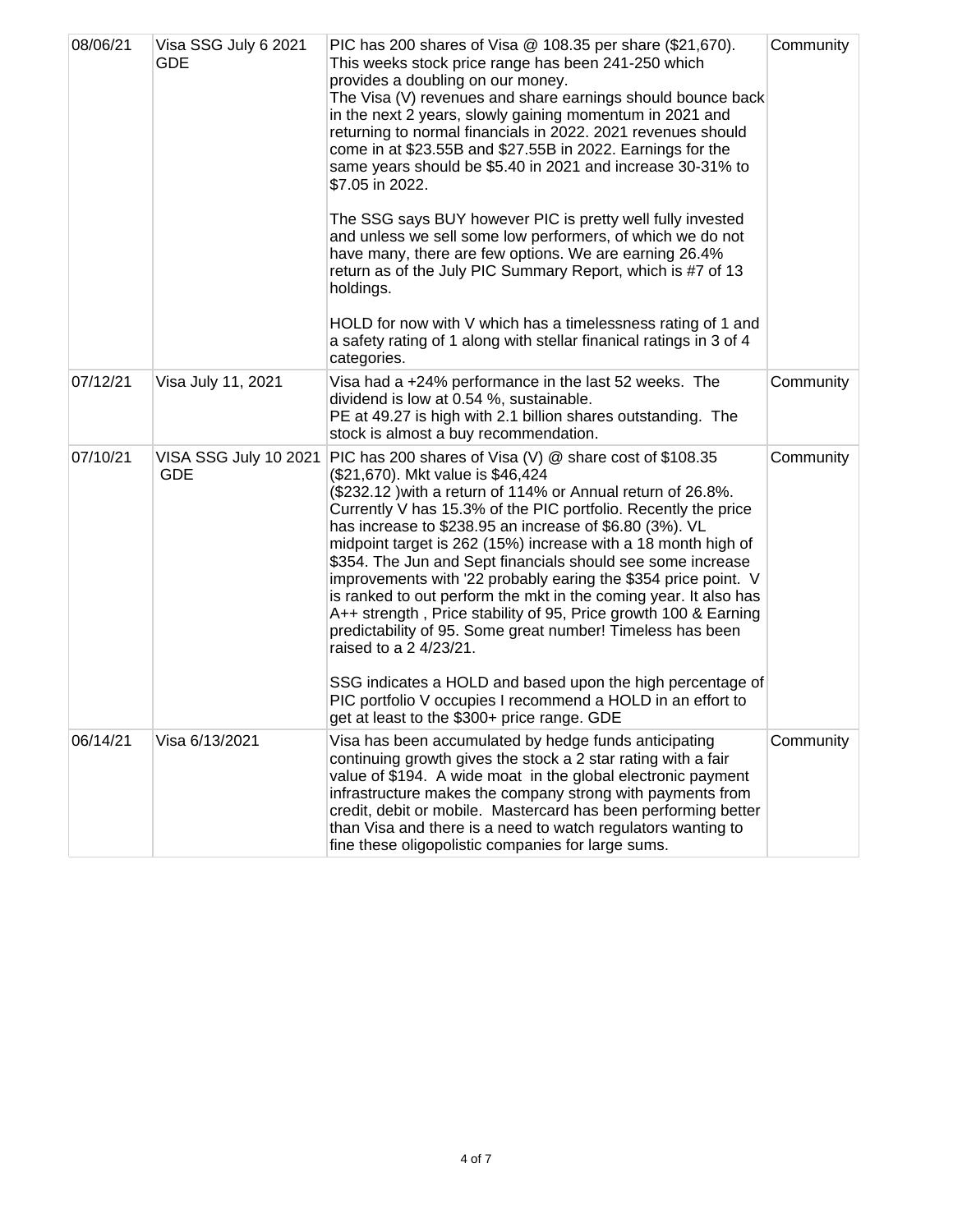| 05/07/21 | <b>GDE</b>   | Visa SSG May 5, 2021 VISA's stock price increased from Mar 4, '21 \$216.23 to<br>232.03 May 5, '21. That's a 8% increase in 2 months. 69 of 80<br>M/W & Yahoo analysist have The price target range between<br>\$220-\$297. VL reflects a \$245-\$300 range. It looks like V has<br>started the turn around and while 2021 will show some<br>improvement the big improvement could be in 2022 (beginning<br>Oct 1, '21). The SSG has V as a BUY and I agree, however<br>PIC has a high % of its portfolio in V.<br>HISTORICAL DATA: 2016-2020 sales + 45%. EPS over the<br>same time $+101\%$ .<br>FUTURE TRENDS: Sales +13.6% yearly from \$23,545M to<br>\$42,578M & EPS +21.1% to 2026.<br>Page 1 Chart looks to be improving with debt and shares<br>outstanding decreasing. Sales, EPS &<br>dividends continue an upward trend.<br>Page 2 Verifies the BUY position for the short term, with 69<br>analysist rate V as a Buy & only 11<br>a Hold. I still am concerned about the remaining worldwide<br>pandemic that seems to be lagging<br>the US currently. The new effort via Airbnb & V is still too<br>early to determine any impact to V.<br>Hopefully in 6 months more favorable trends will develop<br>there too.                                                                                          | Community |
|----------|--------------|--------------------------------------------------------------------------------------------------------------------------------------------------------------------------------------------------------------------------------------------------------------------------------------------------------------------------------------------------------------------------------------------------------------------------------------------------------------------------------------------------------------------------------------------------------------------------------------------------------------------------------------------------------------------------------------------------------------------------------------------------------------------------------------------------------------------------------------------------------------------------------------------------------------------------------------------------------------------------------------------------------------------------------------------------------------------------------------------------------------------------------------------------------------------------------------------------------------------------------------------------------------------------------------------------------------------------|-----------|
| 05/04/21 | Low Price    | Sarah, you used the 2020 low price instead of the 52 week<br>low. Please take a look now that I've used the 52 week low of<br>\$171 and see what you think.                                                                                                                                                                                                                                                                                                                                                                                                                                                                                                                                                                                                                                                                                                                                                                                                                                                                                                                                                                                                                                                                                                                                                              | Community |
| 03/06/21 | Visa SSG GDE | Visa has been in a 25 dollar price range (\$195-220) for several<br>months now. PIC has sold off 1/2 (200 shares) of its holding in<br>2020 at a nice capital gain. VL doesn't see that changing until<br>at least the second half of calendar year 2021. This assumes<br>that the Covid 19 vaccines get used and the US economy<br>begins to improve. However, Visa's fiscal year ends Sept 30<br>2021, which only allows a 3 month time for Visa to return to<br>their normal financial results. I'm not comfortable with that<br>narrow window especially with the new political environment.<br>Based on these factors and the fact that PIC still has 200<br>shares of Visa with a very nice unrealized capital gain and the<br>recent price of 216.63 and in spite of the SSG recommending<br>a hold I recommend that we sell at least 50 -100 shares now<br>while Visa is close to its upper trading range of 195-220 @<br>216.63.<br>PIC is very heavily invested, with both Visa and PayPal, in the<br>Financial Services Industry, which in itself is in the lower 1/3 of<br>the 90 +/- VL industry ranking categories, Pay Pal seems to be<br>a better investment now than Visa. Believe PIC also has better<br>stocks in their portfolio in which to invest its money now and for<br>the next 18 months. GDE | Community |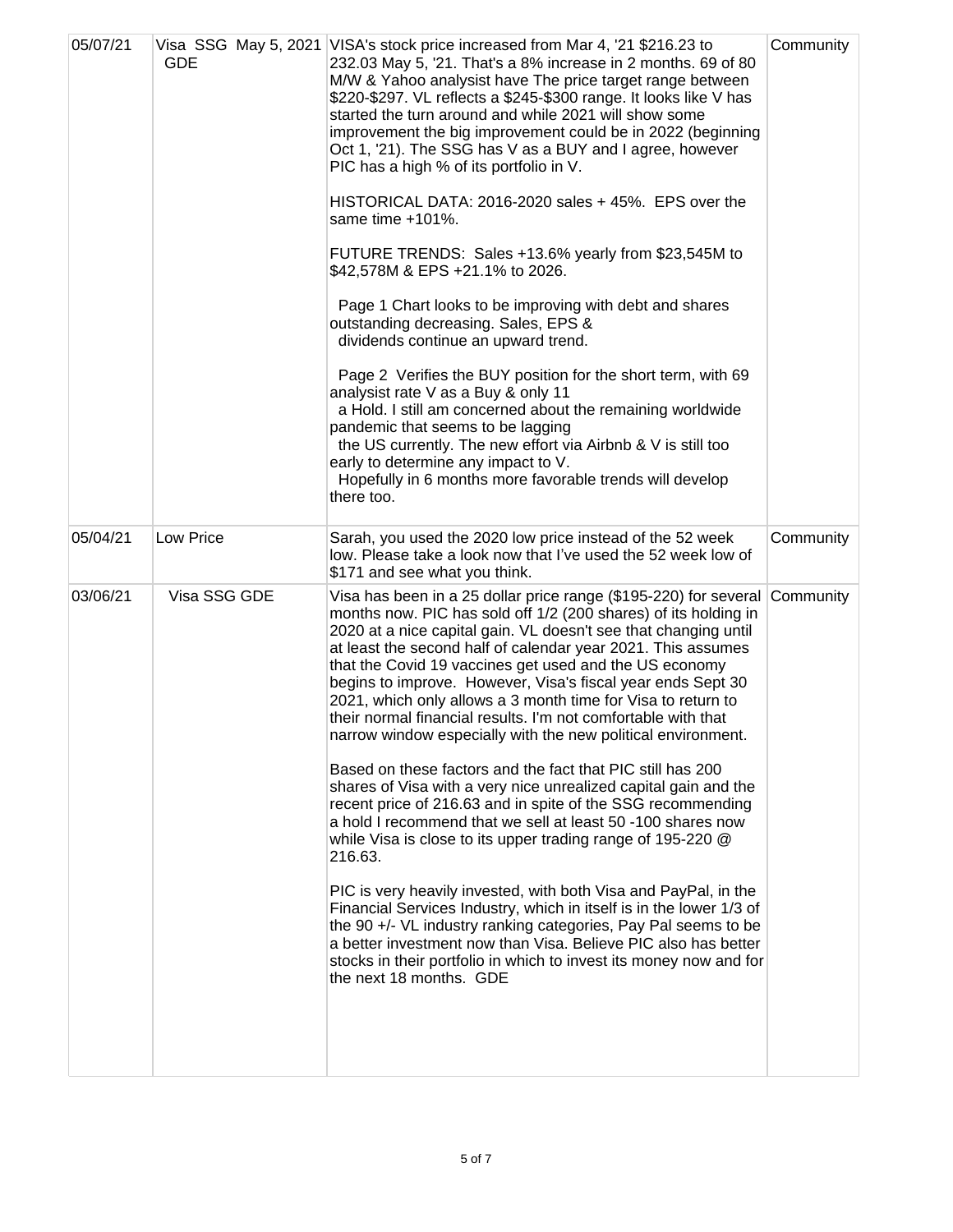| 01/10/21 | Visa SSG Jan 10 2021                       | Most of the data about VISA has not been updated for the<br>1Q21 Oct -Dec 20. V is on a fiscal calendar, Oct to Oct. Expect<br>1Q21 data to be available later this month according to VISA.<br>Expect 1Q21 to be down followed by improvements in<br>performance in 2Q21 with the second 1/2 of the Visa fiscal<br>year to be much better! Transactions are down considerably<br>from YoY figures but a thought to improve and move on to the<br>normal revenue and EPS trends of the past. For the years<br>moving forward:<br>Revenues 2021 to 2023 should trend increase by \$8,256.3B or<br>38%.<br>Earnings should increase by \$2.81 (58%) to \$7.70 over the<br>same period.<br>I used 40 for a high PE & 28.4 for a low PE.<br>67 VL and MW analyst recommend either STRONG BUYS or<br>BUYS with only 12 recommending a Hold.<br>Yahoo Financial reflects a target price from 35 analyst of<br>231.94 with a low of \$195 and high of \$265.<br>The current price is \$215.45 which has been in a \$195-\$218<br>range recently. Recently PIC sold approximately 50 of it stock<br>in V basically leaving its profit on the table.<br>Dec 21, 2020, "ICIC Bank Canada Visa Debit Card" agreed to<br>using Visa Debit Card to save their customers fees and<br>improve security. Additionally Visa Foundation extended<br>support to minority led small businesses \$5M plus a<br>mentorship program to expand its influence in this underserved<br>market. | Community |
|----------|--------------------------------------------|---------------------------------------------------------------------------------------------------------------------------------------------------------------------------------------------------------------------------------------------------------------------------------------------------------------------------------------------------------------------------------------------------------------------------------------------------------------------------------------------------------------------------------------------------------------------------------------------------------------------------------------------------------------------------------------------------------------------------------------------------------------------------------------------------------------------------------------------------------------------------------------------------------------------------------------------------------------------------------------------------------------------------------------------------------------------------------------------------------------------------------------------------------------------------------------------------------------------------------------------------------------------------------------------------------------------------------------------------------------------------------------------------------------------------------------------------------------------|-----------|
|          |                                            | I recommend a HOLD for PIC as we have a large interest in V<br>even after our redistribution of money from the sale mention<br>about to other PIC investments. Really believe the summer<br>and fall quarters will show considerable improvement in this<br>very large company if COVID-19 becomes less of an impact<br>and the new administration supports economic improvements.<br><b>GDE</b>                                                                                                                                                                                                                                                                                                                                                                                                                                                                                                                                                                                                                                                                                                                                                                                                                                                                                                                                                                                                                                                                    |           |
| 11/30/20 | November 2020 SSG<br><b>Changes Needed</b> | Please update under the Company Basic Data the following<br>sections (see SSGPlus Guidelines under Generating a SSG):<br>Company Basic Data<br>- Source/ADR with VL and VL date<br>- Total debt with the updated total debt from the VL<br><b>High Price</b><br>- Please utilize the 5 Average High P/E forecast which is 37.1<br>and you have 35.3                                                                                                                                                                                                                                                                                                                                                                                                                                                                                                                                                                                                                                                                                                                                                                                                                                                                                                                                                                                                                                                                                                                 | Community |
| 09/12/20 | Visa SSG 9/12/20 GDE                       | Visa 3Q20 are still affected by the Pandemic but 4Q20 should<br>see some better financials as more businesses open up even<br>with limited capabilities. Share price increased 3% to 200.68<br>from last month. Unemployment dropped to 8.7% recently<br>which continues a 4 month downward trend. The other<br>downward trend is in the pandemic trends also. So for the<br>4Q20 V should see continued improvement from the Q220 and<br>depending on the vaccine availability could have a positive<br>impact if available early in the Q420 lessening the later<br>availability gets. Additionally, personal savings continue to<br>improve and possibly pent up demand could also improve<br>spending depending on the vaccine availability. Recommend a<br>HOLD for PIC now especially since we sold 100 shares last<br>month to better balance PIC's holdings distribution of stock<br>within its portfolio. GDE                                                                                                                                                                                                                                                                                                                                                                                                                                                                                                                                              | Community |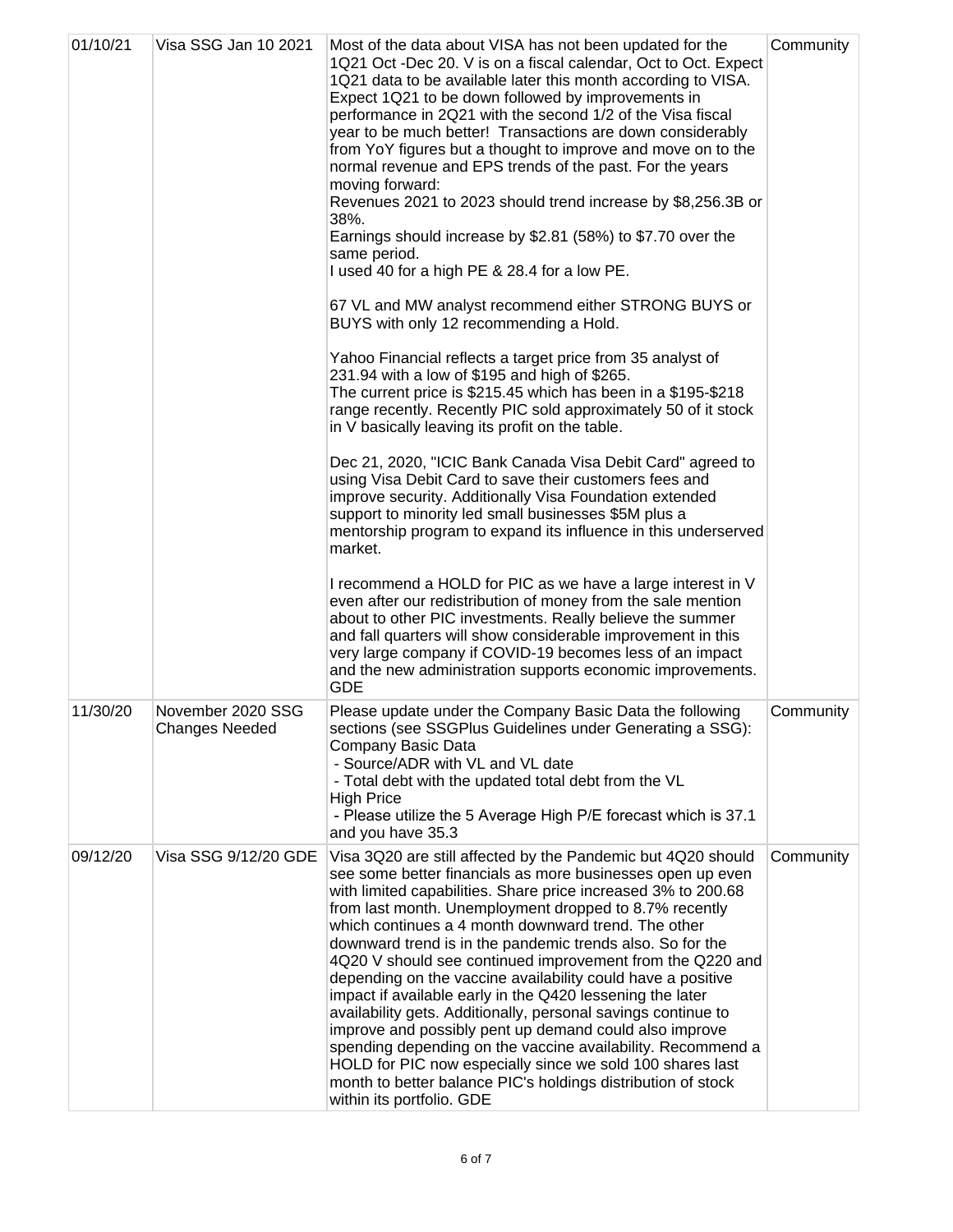| 05/14/20 | <b>Pandemic Review</b> | Still a 1 Safety rating  may grow slower during this time but it Community<br>should be able to come back. It will just take a little longer. If<br>the price drops it might be a BUY opportunity.                                             |  |
|----------|------------------------|------------------------------------------------------------------------------------------------------------------------------------------------------------------------------------------------------------------------------------------------|--|
|          |                        | Adjusted my zones, Low price at \$120. The High for the year<br>was \$224, then it dropped to \$133.9 or about 37.9%, if it were<br>to go to 120 or another 10.5% it would be down a total of<br>ruffly 50% from the high before the pandemic. |  |
|          |                        | With the new numbers estimated returns are 6.6% to 9.8%<br>annually with an U/D 1.3. Current price \$178.29  another<br>40% drop could take it down to \$107                                                                                   |  |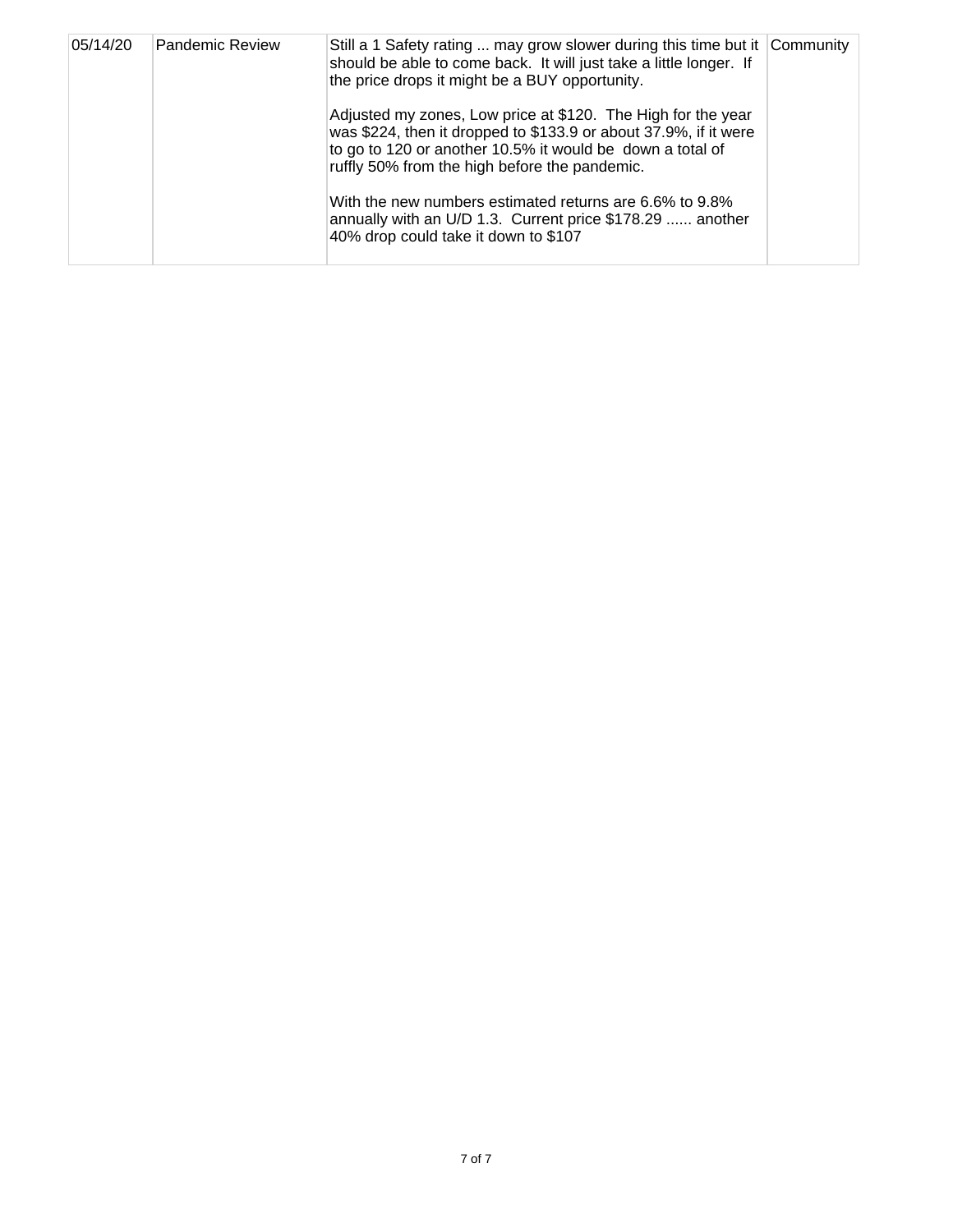

### **Quarterly Growth Trend Data**

**Company: Visa Symbol: V**

Graph: Trailing 4 Quarters, Last 5 Years of Data



| <b>Quarterly Data</b> |      |                   |                       |      |                  |              |         |                                  |            | <b>Last 12 Months Data</b> |        |              |            |       |            |                       |              |  |  |  |
|-----------------------|------|-------------------|-----------------------|------|------------------|--------------|---------|----------------------------------|------------|----------------------------|--------|--------------|------------|-------|------------|-----------------------|--------------|--|--|--|
| <b>Period</b>         |      | <b>EPS</b>        | <b>Pre-Tax Profit</b> |      |                  | <b>Sales</b> |         | <b>Income</b><br><b>Tax Rate</b> | <b>EPS</b> | <b>Pre-Tax Profit</b>      |        | <b>Sales</b> | Income Tax |       | %Change    |                       |              |  |  |  |
|                       |      | %Change           | \$ Mil                |      | %Sales   %Change | \$ Mil       | %Change |                                  |            | \$ Mil                     | %Sales |              | \$ Mil     | %Rate | <b>EPS</b> | <b>Pre-Tax Profit</b> | <b>Sales</b> |  |  |  |
| 03/22                 | 1.70 | 23.2              | 4,542.0               | 63.2 | 25.2             | 7,189.0      | 25.5    | 19.7                             | 6.36       | 18,126.0                   | 67.3   | 26,937.0     | 4,386.0    | 24.2  | 31.4       | 35.6                  | 26.1         |  |  |  |
| 12/21                 | 1.83 | 28.9              | 4,897.0               | 69.4 | 30.7             | 7.059.0      | 24.1    | 19.2                             | 6.04       | 17.212.0                   | 67.6   | 25.477.0     | 4.031.1    | 23.4  | 24.8       | 26.9                  | 18.6         |  |  |  |
| 09/21                 | 1.65 | 70.1              | 4.298.0               | 65.5 | 40.7             | 6.559.0      | 28.6    | 16.6                             | 5.63       | 16.063.0                   | 66.6   | 24.105.0     | 3,659.6    | 22.8  | 15.4       | 16.5                  | 10.3         |  |  |  |
| 06/21                 | 1.18 | 10.3 <sub>1</sub> | 4,389.0               | 71.6 | 49.7             | 6.130.0      | 26.7    | 41.3                             | 4.95       | 14.820.0                   | 65.4   | 22,647.0     | 3.874.3    | 26.1  | $-5.7$     | 2.6                   | $-1.0$       |  |  |  |
| 03/21                 | 1.38 | 0.01              | 3,628.0               | 63.3 | $-5.2$           | 5,729.0      | $-2.1$  | 16.6                             | 4.84       | 13,363.0                   | 62.6   | 21,354.0     | 2.749.8    | 20.6  | $-12.8$    | $-13.1$               | $-10.6$      |  |  |  |
| 12/20                 | 1.42 | $-2.7$            | 3.748.0               | 65.9 | $-5.7$           | 5.687.0      | $-6.1$  | 16.6                             | 4.84       | 13.564.0                   | 63.2   | 21.479.0     | 2,888.5    | 21.3  | $-11.7$    | $-10.9$               | $-8.7$       |  |  |  |
| 09/20                 | 0.97 | $-27.6$           | 3,055.0               | 59.9 | $-17.7$          | 5.101.0      | $-16.9$ | 30.1                             | 4.88       | 13.790.0                   | 63.1   | 21,846.0     | 2,973.1    | 21.6  | $-8.3$     | $-7.4$                | $-4.9$       |  |  |  |

#### Sales e Earnings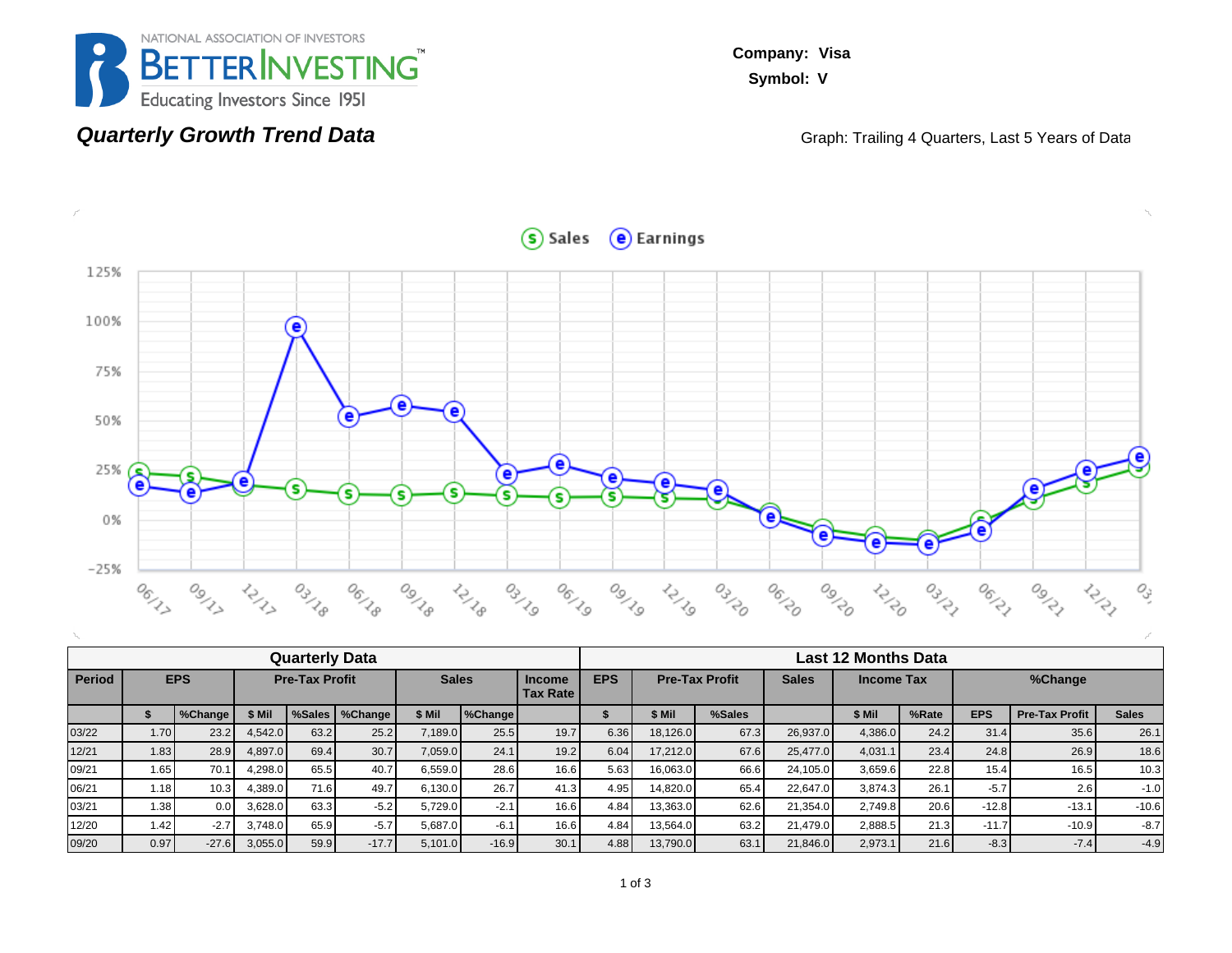

### **Quarterly Growth Trend Data**

**Company: Visa Symbol: V**

Graph: Trailing 4 Quarters, Last 5 Years of Data

| <b>Quarterly Data</b> |      |            |                       |        |         |              |         |                                  | <b>Last 12 Months Data</b> |                       |        |              |                   |       |            |                       |              |  |
|-----------------------|------|------------|-----------------------|--------|---------|--------------|---------|----------------------------------|----------------------------|-----------------------|--------|--------------|-------------------|-------|------------|-----------------------|--------------|--|
| <b>Period</b>         |      | <b>EPS</b> | <b>Pre-Tax Profit</b> |        |         | <b>Sales</b> |         | <b>Income</b><br><b>Tax Rate</b> | <b>EPS</b>                 | <b>Pre-Tax Profit</b> |        | <b>Sales</b> | <b>Income Tax</b> |       | %Change    |                       |              |  |
|                       | \$   | %Change    | \$ Mil                | %Sales | %Change | \$ Mil       | %Change |                                  | $\mathbf{s}$               | \$ Mil                | %Sales |              | \$ Mil            | %Rate | <b>EPS</b> | <b>Pre-Tax Profit</b> | <b>Sales</b> |  |
| 06/20                 | 1.07 | $-21.9$    | 2.932.0               | 60.6   | $-24.2$ | 4,837.0      | $-17.2$ | 19.1                             | 5.25                       | 14.446.0              | 63.1   | 22.882.0     | 2,697.1           | 18.7  | 0.8        | $-1.8$                | 2.7          |  |
| 03/20                 | 1.38 | 5.3        | 3,829.0               | 65.4   | 4.1     | 5,854.0      | 6.6     | 19.5                             | 5.55                       | 15,380.0              | 64.4   | 23,885.0     | 2,899.1           | 18.9  | 14.7       | 12.6                  | 10.2         |  |
| 12/19                 | 1.46 | 12.3       | 3,974.0               | 65.6   | 9.5     | 6,054.0      | 10.0    | 17.7                             | 5.48                       | 15,228.0              | 64.7   | 23,525.0     | 2,854.5           | 18.7  | 18.1       | 15.4                  | 10.7         |  |
| 09/19                 | 1.34 | 8.9        | 3,711.0               | 60.5   | 4.9     | 6,137.0      | 12.9    | 18.5                             | 5.32                       | 14,884.0              | 64.8   | 22,977.0     | 2,802.3           | 18.8  | 20.6       | 16.2                  | 11.5         |  |
| 06/19                 | 1.37 | 37.0       | 3,866.0               | 66.2   | 37.5    | 5.840.0      | 11.5    | 19.8                             | 5.21                       | 14,711.0              | 66.0   | 22,274.0     | 2,810.2           | 19.1  | 27.7       | 19.0                  | 11.2         |  |
| 03/19                 | 1.31 | 18.0       | 3,677.0               | 66.9   | 14.3    | 5,494.0      | 8.3     | 19.0                             | 4.84                       | 13,657.0              | 63.0   | 21,674.0     | 2,519.7           | 18.5  | 22.8       | 9.5                   | 12.0         |  |
| 12/18                 | 1.30 | 21.5       | 3,630.0               | 65.9   | 12.1    | 5,506.0      | 13.2    | 18.0                             | 4.64                       | 13,197.0              | 62.1   | 21,253.0     | 2,434.2           | 18.4  | 54.2       | 10.4                  | 13.3         |  |
| 09/18                 | 1.23 | 36.7       | 3,538.0               | 65.1   | 14.2    | 5,434.0      | 11.9    | 19.6                             | 4.41                       | 12,806.0              | 62.1   | 20,609.0     | 2,494.9           | 19.5  | 57.5       | 9.5                   | 12.3         |  |
| 06/18                 | 1.00 | 16.3       | 2,812.0               | 53.7   | $-3.5$  | 5,240.0      | 14.8    | 17.2                             | 4.08                       | 12.367.0              | 61.7   | 20,030.0     | 2,760.6           | 22.3  | 51.7       | 11.4                  | 12.8         |  |
| 03/18                 | 1.11 | 516.7      | 3,217.0               | 63.4   | 19.1    | 5,073.0      | 13.3    | 19.0                             | 3.94                       | 12,469.0              | 64.4   | 19,355.0     | 3,162.5           | 25.4  | 97.0       | 44.8                  | 15.0         |  |
| 12/17                 | 1.07 | 24.4       | 3,239.0               | 66.6   | 8.7     | 4,862.0      | 9.0     | 22.1                             | 3.01                       | 11,954.0              | 63.7   | 18,759.0     | 4,976.5           | 41.6  | 19.0       | 43.1                  | 17.4         |  |
| 09/17                 | 0.90 | 13.9       | 3,099.0               | 63.8   | 23.5    | 4,855.0      | 13.9    | 31.0                             | 2.80                       | 11,694.0              | 63.7   | 18,358.0     | 5,112.9           | 43.7  | 13.4       | 46.0                  | 21.7         |  |
| 06/17                 | 0.86 | 405.9      | 2.914.0               | 63.8   | 590.5   | 4.565.0      | 25.8    | 29.3                             | 2.69                       | 11.105.0              | 62.5   | 17.764.0     | 4,636.6           | 41.8  | 17.0       | 42.6                  | 23.4         |  |
| 03/17                 | 0.18 | $-74.6$    | 2,702.0               | 60.4   | 10.7    | 4,477.0      | 23.5    | 84.1                             | 2.00                       | 8,613.0               | 51.2   | 16,829.0     | 3,015.4           | 35.0  | $-29.1$    | $-9.6$                | 17.9         |  |
| 12/16                 | 0.86 | 7.5        | 2,979.0               | 66.8   | 12.9    | 4,461.0      | 25.1    | 30.5                             | 2.53                       | 8,352.0               | 52.3   | 15,978.0     | 1,796.1           | 21.5  | $-7.7$     | $-10.9$               | 13.6         |  |
| 09/16                 | 0.79 | 27.4       | 2,510.0               | 58.9   | 9.9     | 4,261.0      | 19.3    | 23.1                             | 2.47                       | 8,012.0               | 53.1   | 15,082.0     | 1,641.7           | 20.5  | $-4.0$     | $-10.9$               | 8.7          |  |
| 06/16                 | 0.17 | $-75.4$    | 422.0                 | 11.6   | $-80.5$ | 3.630.0      | 3.2     | 2.4                              | 2.30                       | 7,785.0               | 54.1   | 14,392.0     | 1,803.4           | 23.2  | $-3.5$     | $-5.8$                | 6.3          |  |
| 03/16                 | 0.71 | 12.7       | 2.441.0               | 67.3   | 7.0     | 3,626.0      | 6.4     | 30.1                             | 2.82                       | 9,531.0               | 66.7   | 14,280.0     | 2,669.2           | 28.0  | 26.1       | 17.3                  | 8.4          |  |
| 12/15                 | 0.80 | 26.4       | 2,639.0               | 74.0   | 16.7    | 3,565.0      | 5.4     | 26.5                             | 2.74                       | 9,372.0               | 66.6   | 14,063.0     | 2,671.7           | 28.5  | 22.5       | 18.6                  | 8.8          |  |
| 09/15                 | 0.62 | 44.2       | 2,283.0               | 63.9   | 47.3    | 3,571.0      | 10.6    | 33.8                             | 2.57                       | 8,995.0               | 64.8   | 13,880.0     | 2,658.5           | 29.6  | 19.5       | 16.5                  | 9.3          |  |
| 06/15                 | 0.69 | 27.1       | 2,168.0               | 61.6   | 6.8     | 3,518.0      | 11.5    | 21.7                             | 2.38                       | 8,262.0               | 61.0   | 13,538.0     | 2,379.9           | 28.8  | 9.0        | 4.1                   | 8.8          |  |
| 03/15                 | 0.63 | 0.0        | 2,282.0               | 66.9   | 10.7    | 3,409.0      | 7.8     | 32.1                             | 2.24                       | 8,124.0               | 61.7   | 13,175.0     | 2,569.0           | 31.6  | 5.8        | 4.9                   | 7.2          |  |
| 12/14                 | 0.63 | 15.1       | 2,262.0               | 66.9   | 8.6     | 3,382.0      | 7.2     | 30.6                             | 2.24                       | 7,903.0               | 61.1   | 12,929.0     | 2,309.1           | 29.2  | 13.9       | 4.8                   | 7.0          |  |
| 09/14                 | 0.43 | $-7.1$     | 1,550.0               | 48.0   | $-12.2$ | 3,229.0      | 8.6     | 30.8                             | 2.15                       | 7,724.0               | 60.8   | 12,702.0     | 2,291.7           | 29.7  | 13.6       | 6.4                   | 7.8          |  |
| 06/14                 | 0.54 | 15.5       | 2,030.0               | 64.3   | 10.7    | 3,155.0      | 5.1     | 33.0                             | 2.19                       | 7,940.0               | 63.8   | 12,446.0     | 2,390.1           | 30.1  | 16.8       | 12.2                  | 7.9          |  |
| 03/14                 | 0.63 | 31.3       | 2.061.0               | 65.2   | 11.0    | 3.163.0      | 6.9     | 22.5                             | 2.11                       | 7,743.0               | 63.0   | 12,292.0     | 2,334.1           | 30.1  | 195.1      | 193.4                 | 10.7         |  |
| 12/13                 | 0.55 | 13.9       | 2,083.0               | 66.0   | 15.7    | 3,155.0      | 10.9    | 32.5                             | 1.96                       | 7,539.0               | 62.4   | 12,087.0     | 2,445.1           | 32.4  | 174.9      | 215.3                 | 12.8         |  |
| 09/13                 | 0.46 | 5.7        | 1.766.0               | 59.4   | 11.2    | 2,973.0      | 8.9     | 32.5                             | 1.90                       | 7,257.0               | 61.6   | 11,778.0     | 2,276.7           | 31.4  | 213.9      | 228.8                 | 13.0         |  |
| 06/13                 | 0.47 | 168.6      | 1,833.0               | 61.1   | 170.3   | 3,001.0      | 17.0    | 33.2                             | 1.87                       | 7,079.0               | 61.4   | 11,536.0     | 1,563.2           | 22.1  |            |                       |              |  |
| 03/13                 | 0.48 | 0.4        | 1.857.0               | 62.8   | 15.4    | 2,958.0      | 14.7    | 31.6                             | 0.72                       | 2,639.0               | 23.8   | 11.100.0     | 558.3             | 21.2  |            |                       |              |  |
| 12/12                 | 0.48 | 29.5       | 1,801.0               | 63.3   | 11.4    | 2,846.0      | 11.7    | 28.2                             | 0.71                       | 2,391.0               | 22.3   | 10,720.0     | 434.6             | 18.2  |            |                       |              |  |